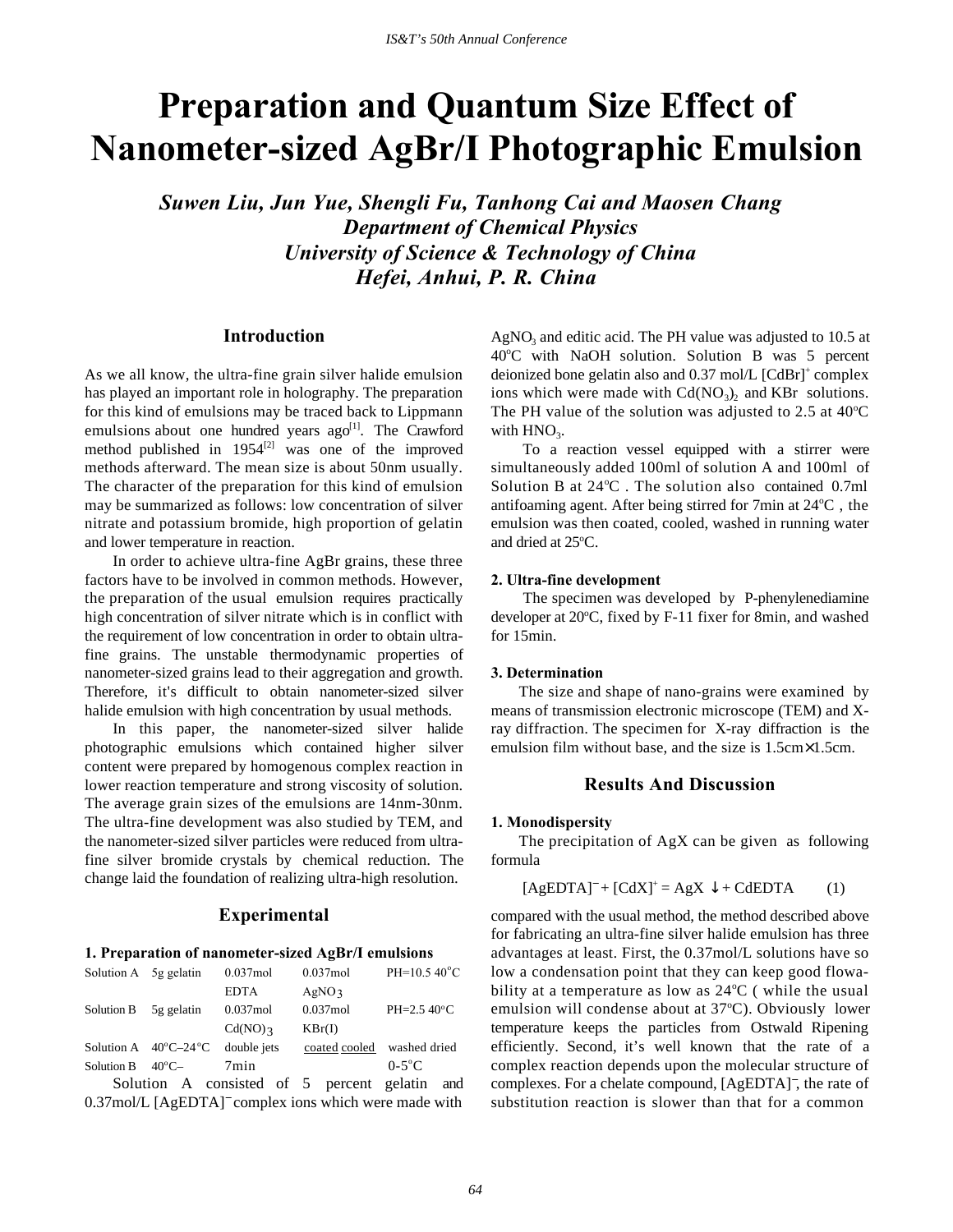compound. Therefore the reactants have been mixed fully before they react thoroughly, and in the mixture the supersaturation of silver halide changed very little because it was controlled by the rate of substitution reaction. The result of calculation is as follows:

| The solubility          | with complex                                                                                                                                                     | without            |  |  |
|-------------------------|------------------------------------------------------------------------------------------------------------------------------------------------------------------|--------------------|--|--|
| product $(25^{\circ}C)$ | compounds                                                                                                                                                        | complexes          |  |  |
| $Ksp(AgBr)=$            | $0.37$ mol/L                                                                                                                                                     | $0.37$ mol/L       |  |  |
| $5.0 \times 10^{-13}$   | [AgEDTA] and                                                                                                                                                     | $AgNO3$ and KBr    |  |  |
|                         | $\left[\text{CdBr}\right]^+$                                                                                                                                     |                    |  |  |
|                         | $[Ag^+]$<br>$\begin{bmatrix} \overline{B} \overline{r} \end{bmatrix} = \begin{bmatrix} A g^{\dagger} \end{bmatrix} \begin{bmatrix} B \overline{r} \end{bmatrix}$ |                    |  |  |
|                         | $1.39\times10^{-4}$                                                                                                                                              | $]=0.37\times0.37$ |  |  |

It shows that low  $[Ag^+]$  and low  $[Br^-]$  are favorable to prepare ultra-fine monodispersing grains. Third, as a dispersing medium the gelatin, in the reaction agents is also important to this kind of emulsion, it reduces the rate of reaction and keeps the solution higher viscosity and smaller diffusivity. According to the theory of crystal growth and homogerous nucleation, the dispersion degree (q) may be written as:

$$
q = \frac{\Delta C^m \cdot \eta \cdot \delta}{C_0^{m+1} \cdot D}
$$
 (2)

where  $\Delta C$  is the supersaturation concentration,  $C_0$  is the solubility of the grain and  $\eta$ , media viscosity,  $\delta$ , the thickness of double electric layers, D, the diffusivity, m and m' are contants.

#### **2. Grain-size of silver halide**

The particles average sizes were determined from the Xray line width using Scherrer's equation<sup>[3]</sup> (Equation 3).

$$
D=K\lambda/\sqrt{B^2-b^2\cos\theta}
$$
 (3)

**Table 1 The average size of silver halide particles**

| Simple |  |  |  |
|--------|--|--|--|
| X      |  |  |  |
| $V$ nm |  |  |  |

Table 1 presents the average grain size of emulsion from 1 to 6. The data show that the size of grains closely relates to the iodide content, i.e. the particle size gradually decrease s with the increasing of iodide content, however, it begins to enhance after the iodide content is up to 11 percent. According to Berry<sup>[4]</sup>, AgI would be precipitated

only at the beginning of the precipitation, and serve as nuclei. The enhancement of nuclei numbers with addition of iodide leads to particle sizes decreasing. After the nuclei are up to saturation, the grain size begin to increase.

#### 3.Quantum size effect

The emulsion containing 11% iodide was chosen for measurement of UV-Visible absorption because of the smallest mean size among the six emulsions . From the initial to the end of the preparation, the reaction system was traced and measured by UV-Visible absorption method, i.e. the change was measured dynamically. It is observed that the threshold value of absorption spectrum at long wavelength shifts toward longer wavelength when the reaction time is prolonged. As the complexing reaction continues and the Ostwald ripening begins, this red shift should result from gradual growth of the silver halide particles. In other words, the threshold value of absorption spectrum at long wavelength shifts toward shorter wavelength because the size of particles decreases in the emulsion. As we know, in the solid state silver halides, the quantum energy corresponding to long wavelength edge in absorption band characterizes a minimum energy of electron transition from solid surface to vacuum, including indirect transition of exciton<sup>[5]</sup>.

 Exciton is electron-hole pair which depends upon Coulomb Forces. This electron-hole interaction has to be included for a more quantitative treatment of the quantum size effect. By assuming the energy band parabolic near the bandgap (the effective mass approximation), the sizedependent shift in the exciton energy of a nanometer-sized particle can be derived  $as^{[6,7]}$ 

$$
\Delta E = \frac{h^2}{8R^2} \left( \frac{1}{m_e} + \frac{1}{m_h} \right) \tag{4}
$$

where R is the particle radius and  $m_e$  and  $m_h$  are the electron and hole effective mass, respectively.  $\Delta E$  is the particle-in-abox energy in fact. Equation 4 bases on effective mass approximation and the spatial correlation effect is omitted. Equation 4 containing the basic physics of quantum size effect can be expected to explain "blue shift" phenomena for nanocrystal qualitatively.

 In order to find out the relation between particle size and the wavelength of absorption spectrum, the data which were measured dymatically in UV-Visible absorption were analyzed further. We pick out the wavelength at the edge of half intensity width in absorption spectrum, and compare it with the reaction time. Table 2 shows the relation between the wavelength and the time.